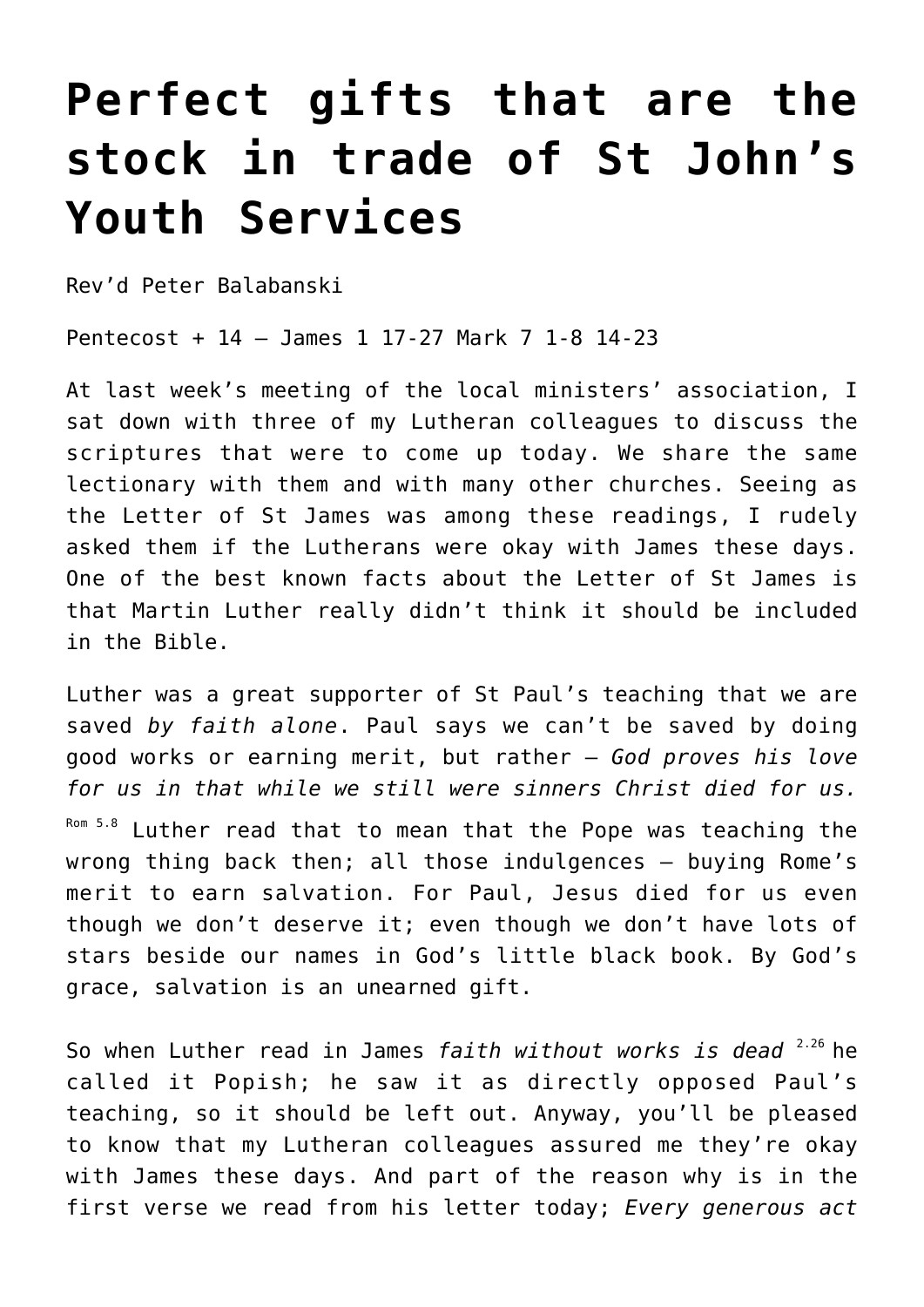*of giving, with every perfect gift, is from above*.

What that means is that people's good works and kindness are *also* God's gift to us; they're the Holy Spirit's gift *through* us. The Holy Spirit inspires gifts of generosity and compassion in people. James builds on this; he teaches Christians about daily life. He calls us to be responsible, taking seriously our emotional lives, our religious faith, and our behavior. For James, we can even see ourselves as early signs of God's new creation. But there's something else very interesting in this verse. *Every generous act of giving, with every perfect gift, is from above*. The Letter of James doesn't confine itself to the generous acts and perfect gifts of people who profess a faith in God; it says *every generous act of giving, with every perfect gift, is from above*.

James actually sounds a lot like Paul to me here. Just as Paul teaches that God doesn't wait for us to earn salvation before offering it to us, James teaches that God's grace doesn't wait for us have a faith, or to earn a gift of generosity or kindness before we find those gifts at work in our lives. They're gifts we see being used everywhere, not just among people of religion, but anywhere they're needed. *Every generous act of giving, with every perfect gift, is from above*.

Some people seem uncomfortable with the notion of God being involved in their kindness and generosity. But they seem happy to say the Universe has somehow had a hand in it, and I'm sure God's okay with that. Anyway, today, I'm delighted that we have the letter of St James in front of us with its focus on generous social justice. Because today, I want to celebrate the generous acts of giving – *perfect gifts* – that are the stock in trade of St John's Youth Services.

Every month, I look forward to the stories in the CEO's report to the board; stories of case workers going a huge extra distance; of young people receiving a new start in life they'd